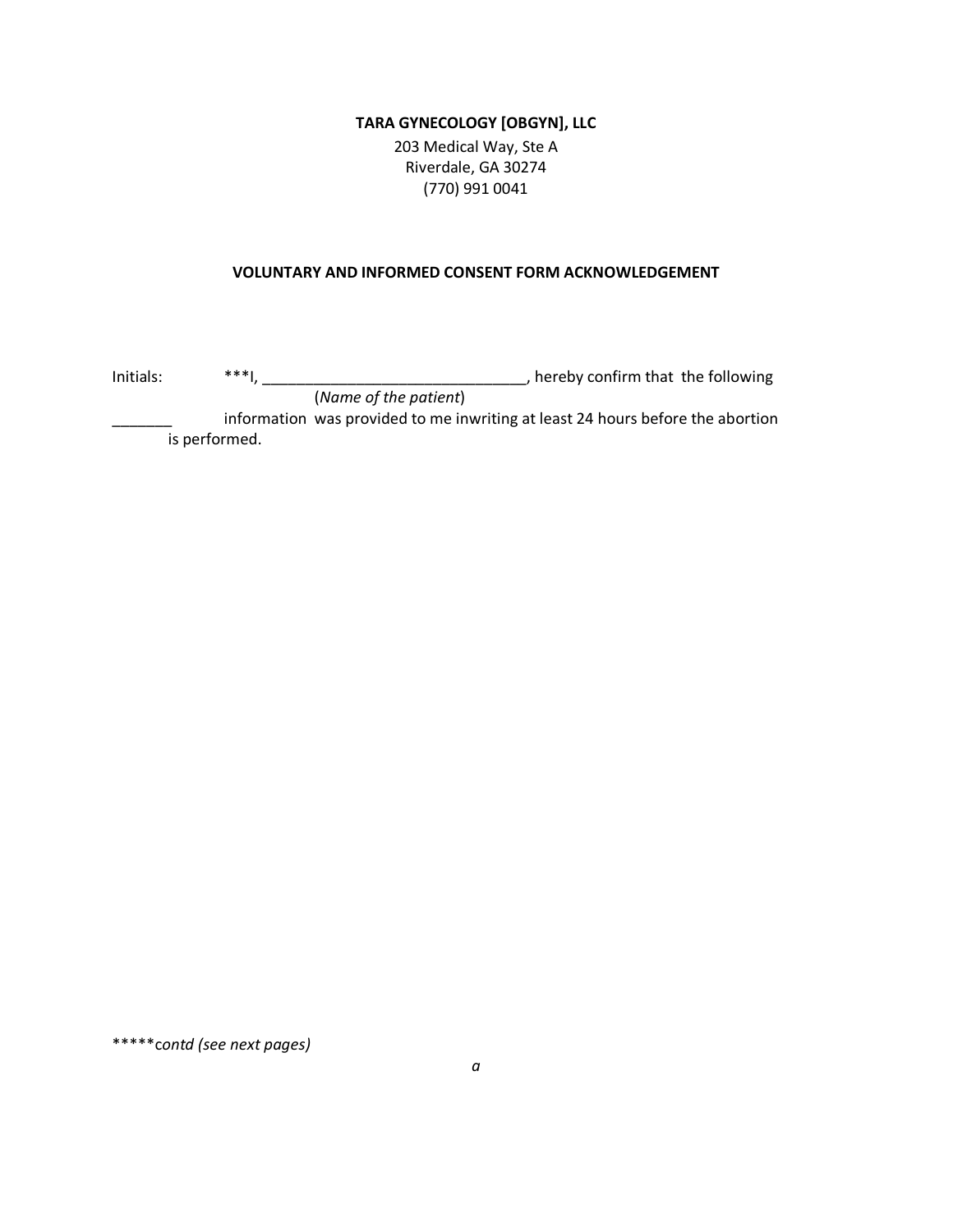# **DISCLOSURE AND CONSENT FORM for MEDICAL, SURGICAL AND DIAGNOSTIC PROCEDURES**

**PATIENT NAME:** The contract of the contract of the contract of BIRTH:  $\overline{A}$  and  $\overline{B}$  and  $\overline{C}$  and  $\overline{D}$ 

# **Part l. Information about Patient Consent Requirements and Parental Consent Requirements.**

**TO THE PATIENT**: As the patient, you have the right to be given information about your health condition, our plans for your care, and the risks and hazards of the planned care. You have the right to provide written consent for the medical procedures agreed to be performed. As your physician, I am required by law to provide this information to you, and to have your consent, or permission, before we can start any medical procedure on you. This is called the "Patient Consent Requirement." Your signature at the bottom of Part IV of this Form is your consent for me to perform the medical procedures that are checked below in Part ll.

**TO THE PATIENT'S PARENT, LEGAL GUARDIAN, OR MANAGING CONSERVATOR**: As the parent, legal guardian, or managing conservator of a child, you have the right to be given information about your child or ward's health condition, our plans for her care, and the risks and hazards of the planned care. You are also required to provide written consent, or permission, for the medical procedures agreed to be performed on your child or ward, unless otherwise stated in law. This called the "Parental Consent Requirement".

The Parental Consent Requirement has two parts. The first part requires one of the patient's parents, legal guardian, or managing conservator to initial each page of this Form. Their initials mean that they have had the chance to read this information (or to have it read to them) and to ask questions. The initialing of each page can be done at any time and at any location. The second part requires either one of the patient's parents, legal guardian, or managing conservator to sign the Parental Consent in Part V of this Form. This Form must be signed in front of a person who is a notary public either in the physician's office or clinic, or in front of a notary public at any location. The purposes of these signing requirements are to help make sure that only those persons listed on the Parental Consent in Part V of this Form are the ones who actually sign it.

Page 1 of 7

#### **Part ll. Surgical and Medical Procedures.**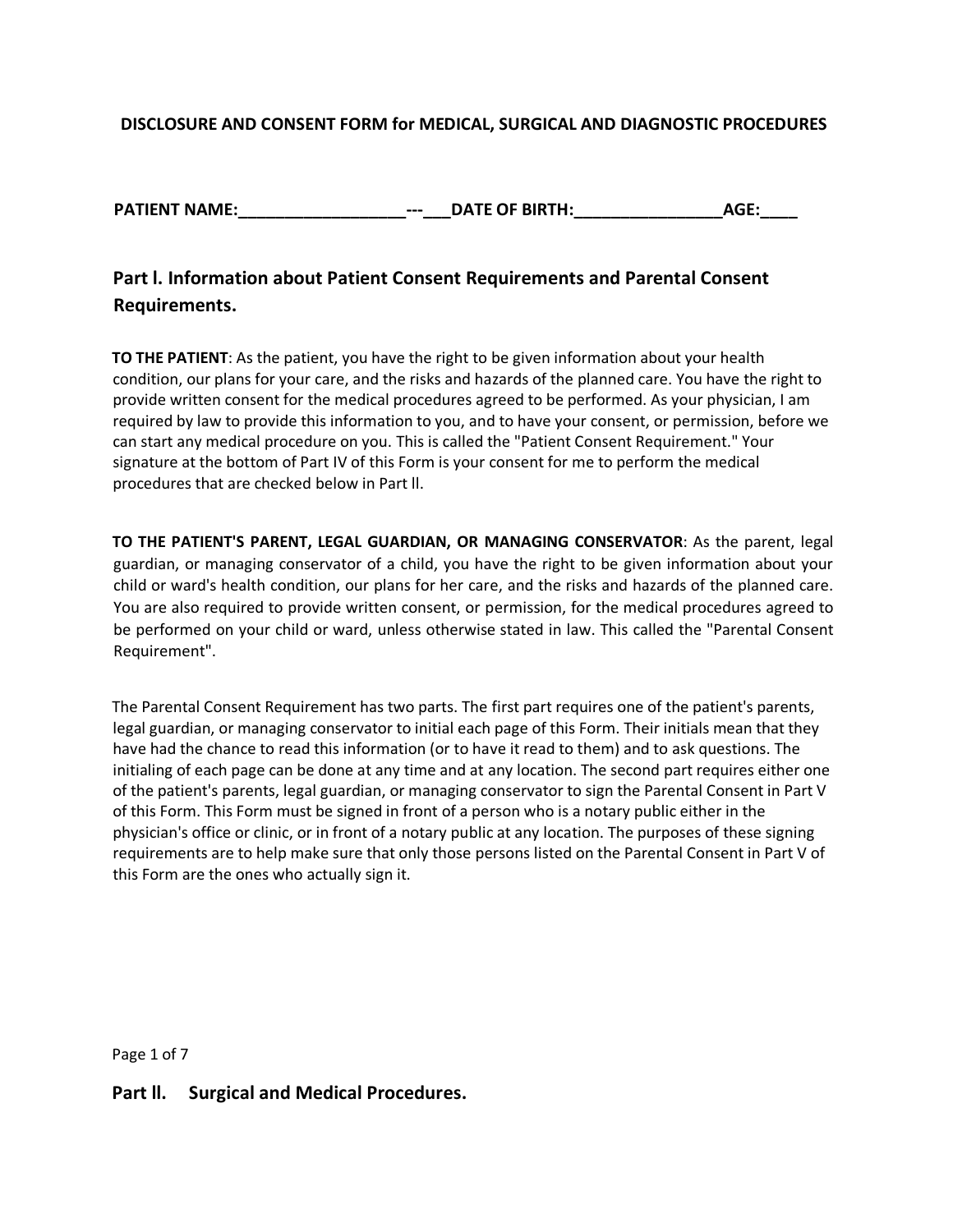The surgical and/or medical procedures that are planned to be performed on the patient are the ones that are checked below. As used in this Form, "abortion" means the use of any means to terminate the pregnancy of a female known by the attending physician to be pregnant with the intention that the termination of the pregnancy by those means will, with reasonable likelihood, cause the death of the fetus.

Dilatation and Curettage (D&C) Dilatation and Evacuation (D&E)

**U** Manual Vacuum Aspiration

Machine Vacuum Aspiration

**Medical Abortion Procedures:**

**O** Mifepristone **Q**Methotrexate **O** Misoprostol

**Other as listed:** 

# **Part Ill. Risks and Hazards.**

There are risks and hazards related to the surgical and medical procedures planned for the patient. The following fist is not meant to scare the patient, but to give her and her parent, legal guardian, or managing conservator adequate information to be used in making their decisions to have the physician perform the particular procedures checked above.

The patient should read and initiaf the following blanks. Her initials mean she has read the information (or had it read to her) and agrees with the statement.

I have been told by the physician or physician's assistant about the following risks and hazards that may occur in connection with any surgical, medical, and/or diagnostic procedure:

(A) Potential for infection. (B) Blood clots in veins and lungs. (C) Hemorrhage.

(D) Allergic reactions. (E) Even death.

I have been told by the physician or physician's assistant about the followings risks and hazards that may occur with a surgical abortion:

- A. Hemorrhage (heavy bleeding).
- B. A hole in the uterus (uterine perforation) or other damage to the uterus.
- C. Sterility.
- D. Injury to the bowel and/or bladder.
- E. A possible hysterectomy as a result of complication or injury during the procedure.
- F. Failure to remove all products of conception that may result in an additional procedure.

Page 2 of 7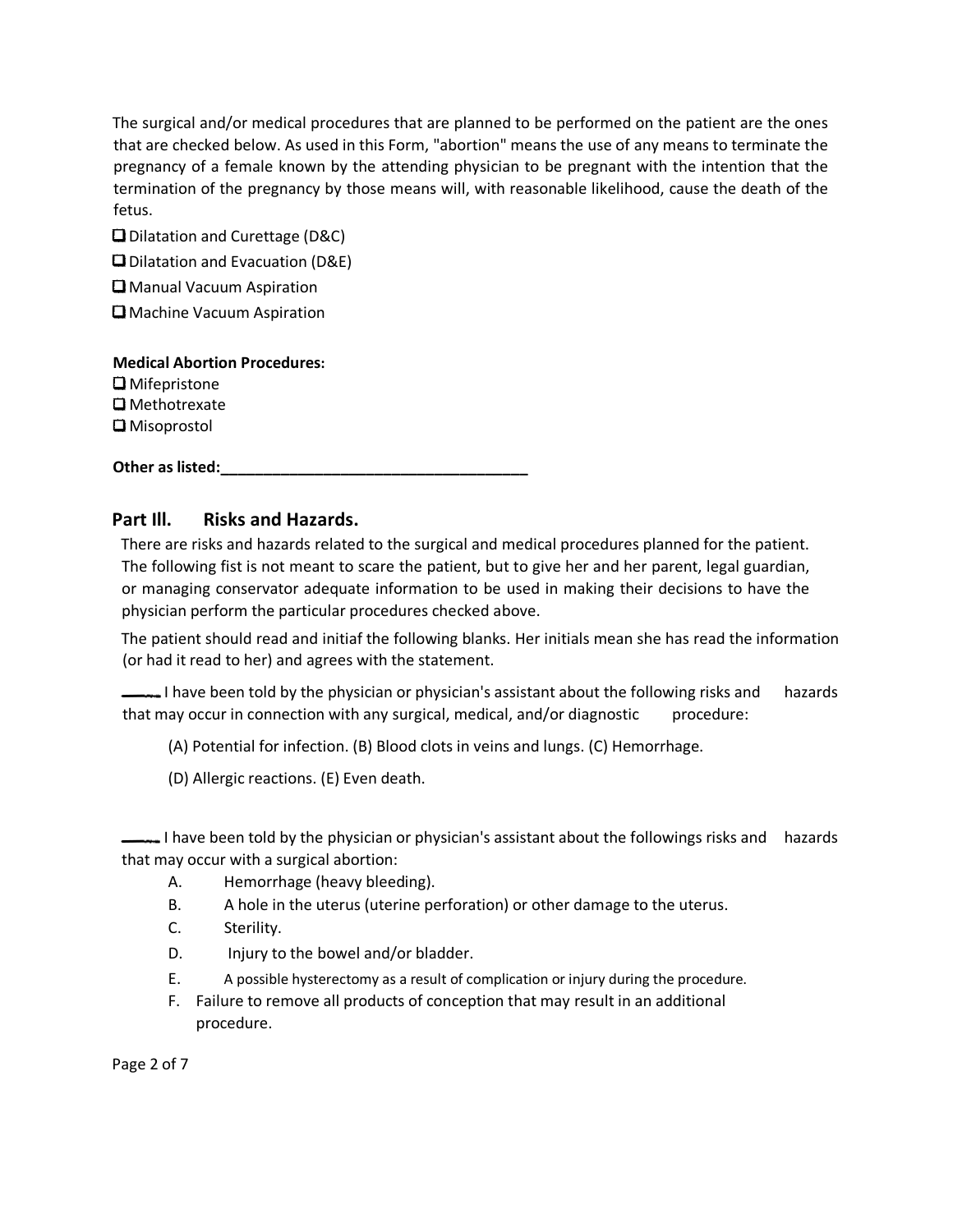- I have been told by the physician or physician's assistant about the followings risks and hazards that may occur with a medical/non-surgical abortion:
	- A. Hemorrhage (heavy bleeding).
	- B. Failure to remove all products of conception that may result in an additional procedure.
	- C. Sterility.
	- D. Possible continuation of pregnancy.
- I have been told by the physician or physician's assistant about the following risks and hazards that may occur with this particular procedure:
	- A. Cramping of the uterus or pelvic pain.
	- B. Infection of the female organs: uterus, tubes, and ovaries.
	- C. Cervical laceration, incompetent cervix.
	- D. Emergency treatment for any of the above named complications.
	- E. Other as written:

I have been told by the physician or physician's assistant about the following other information that is required by law to be discussed before I can give my voluntary and informed consent to an abortion:

- 1. the probable gestational age of the fetus; fetus can feel pain
- 2. the medical risks associated with carrying the child to term;
- 3. medical assistance benefits may be available for prenatal care, childbirth, and neonatal care;
- 4. the father is liable for assistance in the support of the child without regard to whether the father has offered to pay for the abortion;
- 5. public and private agencies provide pregnancy prevention counseling and media referrals for obtaining pregnancy medications or devices, including emergency contraception for victims of rape or incest; and

6. the woman has the right to review the printed materials provided by the Department of State Health Services.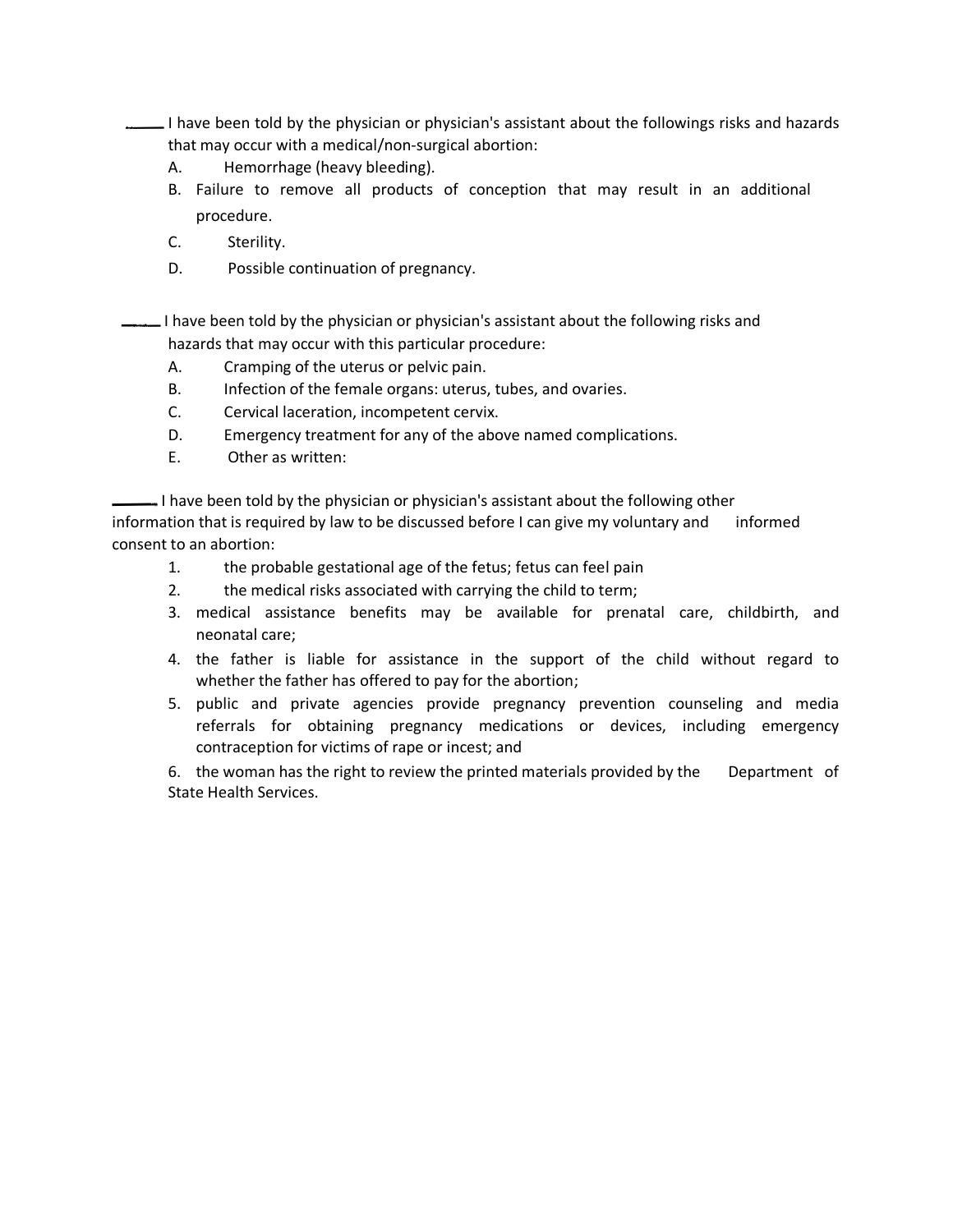Page 3 of 7

### **Part IV. Patient's Consent for Surgical or Medical Procedure**

To meet the Patient Consent Requirement, the patient must complete Part IV of this Form. An initial on each blank means that the patient has read (or had the information read to her) and agrees with the statement. The patient's signature means that she is agreeing to have the abortion procedures set out above.

Patient Consent Statement:

| I understand that my doctor                                                                                                                                                                                                                 | (print) | the |
|---------------------------------------------------------------------------------------------------------------------------------------------------------------------------------------------------------------------------------------------|---------|-----|
| name of your doctor) is going to perform an abortion on me, which will end my pregnancy<br>and will result in the death of the fetus.                                                                                                       |         |     |
| I understand that I am not being forced to have this abortion and have the choice on whether<br>to have this procedure.                                                                                                                     |         |     |
| I give my permission to this doctor and such other associates, technical assistants, and other<br>health providers as the doctor thinks is needed to perform the abortion on me using the<br>surgical and medical procedures checked above. |         |     |
| l understand that my physician may discover other or different conditions that require<br>additional or different procedures than those planned.                                                                                            |         |     |
| I give my permission to my physician and such associates, technical assistants and other<br>health care providers to perform such other procedures that are advisable in their<br>professional judgment.                                    |         |     |
| —— I Qdo<br>$\Box$ do not<br>give my permission for the use of blood and blood products as<br>deemed necessary.                                                                                                                             |         |     |
| I understand that my doctor cannot make any promise regarding the end results of the<br>abortion or my care.                                                                                                                                |         |     |
| I understand that there are risks and hazards that could affect me if I have the surgica* or<br>medical procedures checked above.                                                                                                           |         |     |
| I have been given an opportunity to ask questions about my condition, alternative forms of<br>treatment, risk of non-treatment, the procedures to be used, and the risks and hazards<br>involved.                                           |         |     |
| I understand that information about abortion that is included in the law has been made                                                                                                                                                      |         |     |

available to me. I believe that I have sufficient information to give this informed consent.

This Form has been fully explained to me. I have read it or have had it read to me, the blank spaces have been filled in, and I believe that I understand what it says. By my signature below, I give my voluntary consent to have the surgical and medical procedures performed on me that am listed above.

\_\_\_\_\_\_\_\_\_\_\_\_\_\_\_\_\_\_\_\_\_\_\_\_\_\_\_\_\_\_\_\_\_\_\_\_\_\_\_\_\_\_\_\_\_\_\_\_\_\_\_\_\_\_\_ **Printed Name of Patient**

**Signature of Patient** 

Date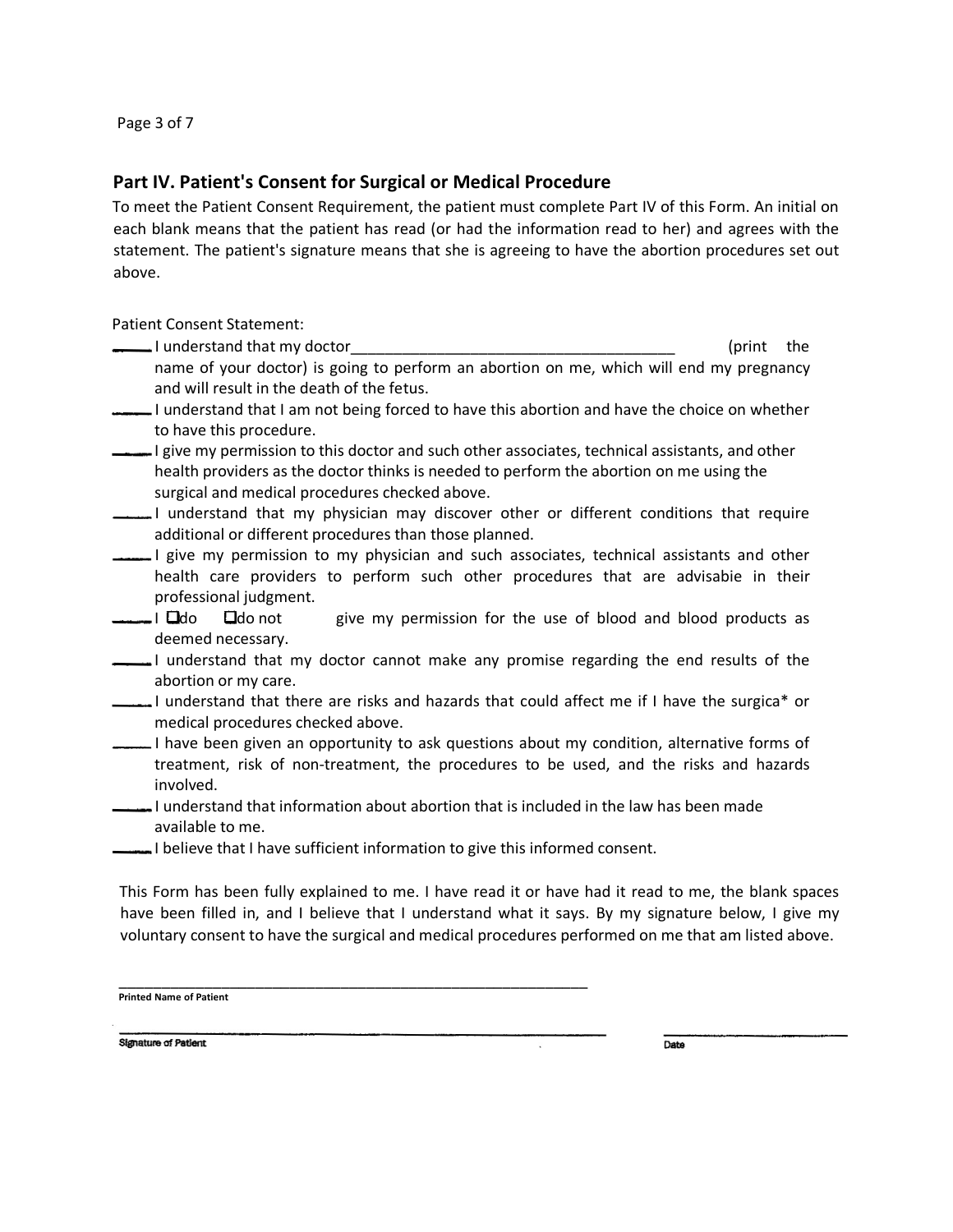Page 4 of 7

# **Part V: Physician Declaration**

I and/or my assistant have explained the procedure and the contents of this Form to the patient and her parent, legal guardian, or managing conservator as required and have answered all questions. To the best of my knowledge, the patient and her parent, legal guardianr or managing conservator have been adequately informed and have consented to the above-described procedure.

**\_\_\_\_\_\_\_\_\_\_\_\_\_\_\_\_\_\_\_\_\_\_\_\_\_\_\_\_\_\_\_\_\_\_\_\_\_\_\_\_\_\_\_\_\_\_\_\_\_\_ \_\_\_\_\_\_\_\_\_\_\_\_\_\_\_\_\_\_\_\_**

**Signature of Physician Date**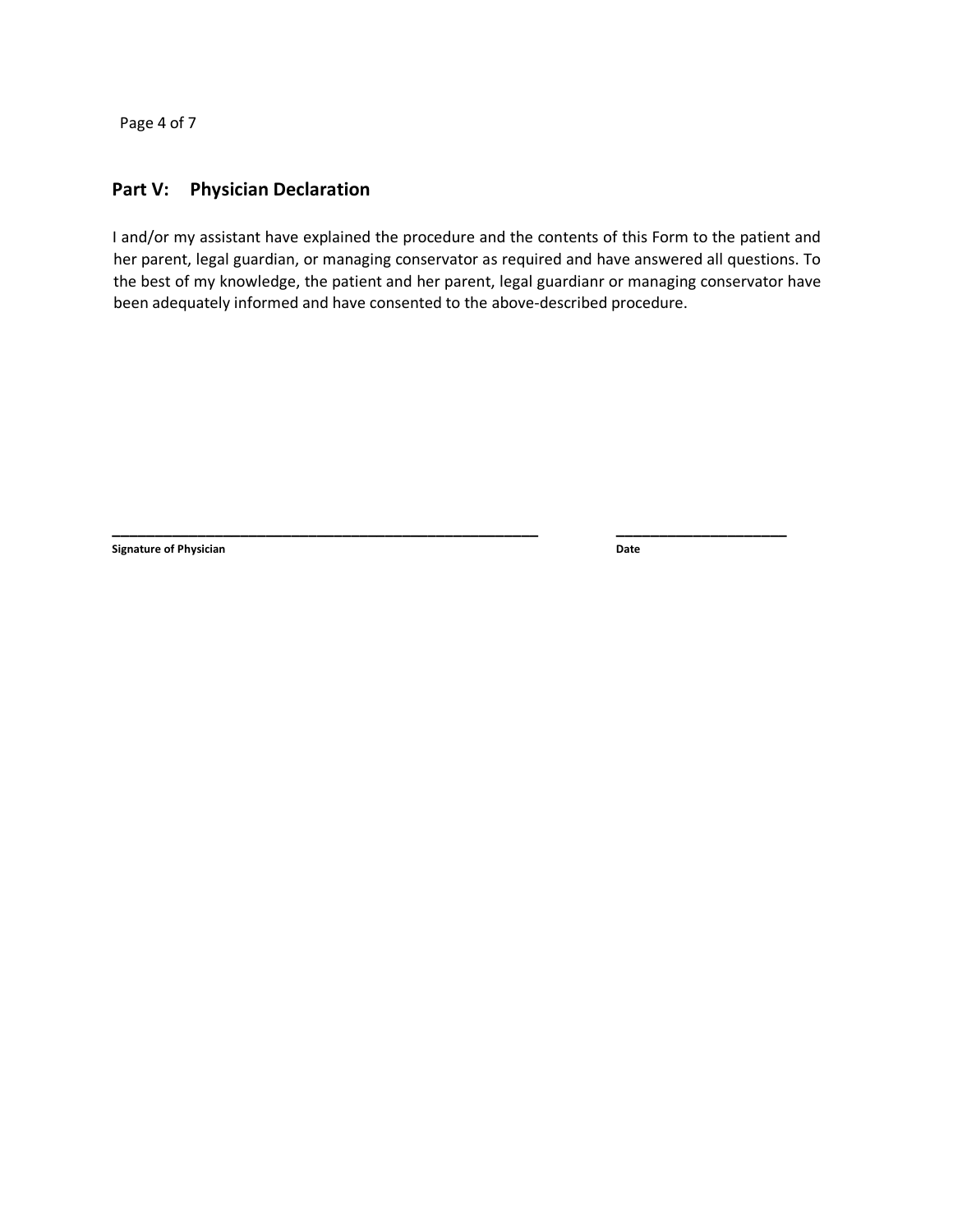#### Page 5 of 7

### **Part VI. Parental Consent for Surgical or Medical Procedures.**

To meet the Parental Consent Requirement, one of the parents, the legal guardian, or the managing conservator of the patient must initial each page of this Form and complete Part VI of this Form. An initial on each page blank means that the parent, legal guardian, or managing conservator has had the opportunity to read the information (or to have the information read to them) and has had the opportunity to ask questions to the physician or the physician's assistant about this information. The signature of the parent, legal guardian, or managing conservator means that the person signing is agreeing to have the abortion procedures performed on the patient as set out above.

Parental Consent Statement:

- understand that the doctor listed above is going to perform an abortion on the patient, which will end her pregnancy and will result in the death of the fetus.
- I have had the opportunity to read this Form (or have it read to me) and have initialed each page.
- have had the opportunity to ask questions to the physician or the physician's assistant about the information in this Form and the surgical and medical procedures to be performed on the patient.
- I believe that have sufficient information to give this informed consent.

By my signature below, I state and affirm that I am the patient's:

Father Mother Legal Guardian Mananaging Conservator